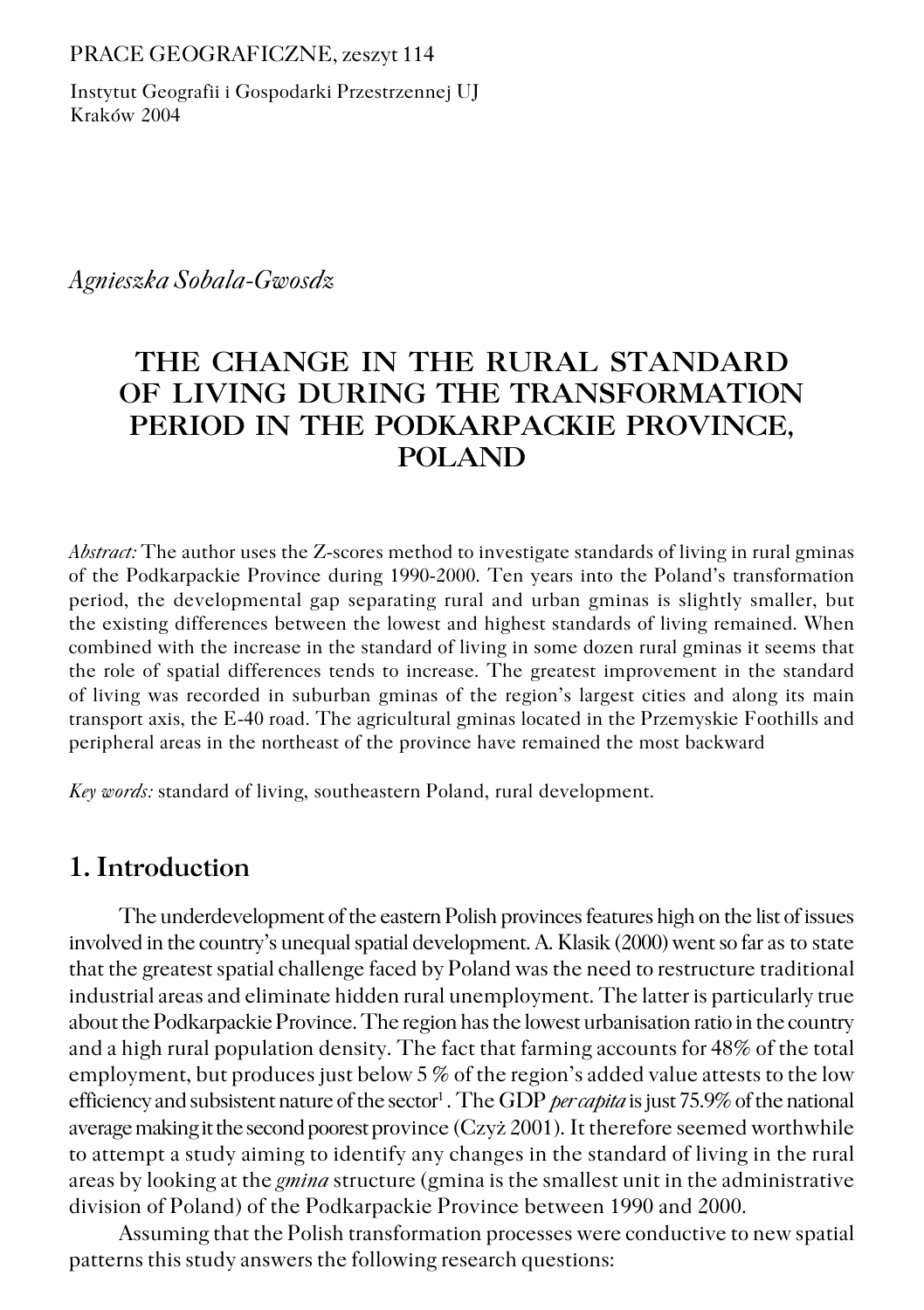- What changes occurred in the rural living standards during 1990−2000?
- Did the differences between the urban and rural standard of living change and if so in what way?
- Where are the spatial concentrations of rural deprivation and relative welfare?

## **2. Methodology**

Studies on standards of living can be based on hard measures using official statistics or soft measures using a questionnaries (Pacione 1986). Taking into account the large number of spatial units covered in the research and the dynamic approach applied, only data from the data bank of the Main Statistical Office and the Provincial Statistical Office of Rzeszów were deemed sufficient. The data was analysed using the method internationally known as Z−scores (Smith 1972), and locally as the Perkal's index (Chojnicki and Czyż 1991). The method involving building of a synthetic index as the sum of standardised values of the sub−indices is both simple and keeps information loss during aggregation to a minimum. For the purpose of the study the method of building the synthetic index of development (the index) has been slightly modified. In each unit, the minimum and the maximum values were excluded in each of the sub−indices. In this way, specific index values in certain gminas, caused by either high or low value of a single characteristic, were reduced while maintaining a large degree of compatibility with the "raw" index (correlation index for the gminas at 0.98)

Twelve characteristics were used to build the dynamic index of the standard of living in 1990 and 2000 (Tab. 1). The indices were carefully chosen to feature adequate spatial variation and different information value, while availability and comparability of characteristics in the given years were also taken into account. A similar procedure was followed when determining the standards of living in *powiats* (middle tier of Polish administrative division) of the Podkarpackie Province against the rest of the country in 2000. In this case, 22 characteristics were chosen while urban powiats were lumped together with their surrounding rural powiats by adding up the relevant source data<sup>2</sup>. To better identify the relatively successful and deprived areas individual gminas were assigned the (+) or (−) signs relative to the provincial average.

<sup>&</sup>lt;sup>1</sup>The main problem faced by the agricultural sector in the Podkarpackie Province is its fragmented spatial structure combined with the high numbers of employed per farm. The structure has long been characterised by the dominance of vary small farms. In 1996, as much as 80 percnet of all private farms were smaller thatn 5 hectares. One third of farms are owned by pensioners which adversely combines with the low level of education in agricultural communities and results in very slow farming modernisation rate, if at all. Even the better quality farming belt between the town of Łańcut and the city of Przemyśl the crops do not fully reflect the potential quality of the production space (see: Bański 2002).

<sup>2</sup> In many cases, separate investigation of the urban and surrounding rural powiats excesively favours the urban unit, as some of the services provided there are normally aimed at the rural powiat citizens too (e.g. hospital care and post−elementary schooling).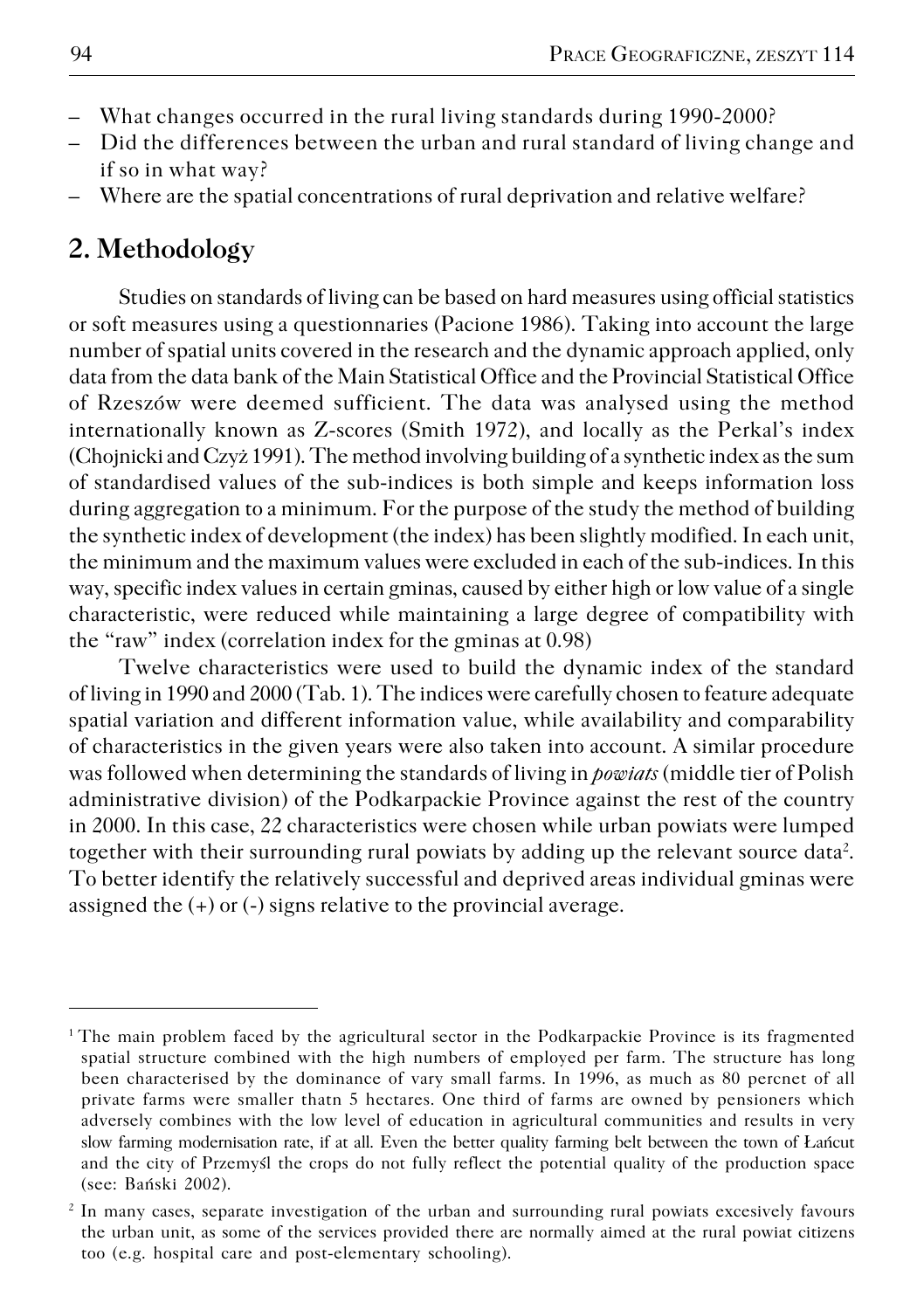|  |  |  |  | Tab. 1. Characteristics used to build the synthetic standard of living index |  |
|--|--|--|--|------------------------------------------------------------------------------|--|
|--|--|--|--|------------------------------------------------------------------------------|--|

| Tab. 1. Cechy wykorzystane w konstrukcji syntetycznego indeksu poziomu życia |  |  |
|------------------------------------------------------------------------------|--|--|
|------------------------------------------------------------------------------|--|--|

| No.             | Index                                                                             | Podkarpackie<br>Province<br>$(1990 - 2000)$ | Poland<br>(powiats)<br>(2000) |
|-----------------|-----------------------------------------------------------------------------------|---------------------------------------------|-------------------------------|
| $\mathbf{1}$    | Proportion of population at the productive age                                    |                                             | X                             |
| $\overline{2}$  | Divorces per 1000 inhabitants                                                     |                                             | $\overline{\mathsf{x}}$       |
| 3               | Migration balance per 1 000* inhabitants                                          | Χ                                           | $\overline{\mathsf{x}}$       |
| 4               | Unemployment rate                                                                 |                                             | $\overline{X}$                |
| 5               | Rooms per 1 person                                                                | $\overline{X}$                              |                               |
| 6               | Apartments per 1000 inhabitants (construction started in 2000)                    |                                             | X                             |
| Ī.              | Apartment useful surface area in m <sup>2</sup> per person                        | Χ                                           | $\overline{X}$                |
| 8               | Water consumption in m <sup>3</sup> per person                                    | $\overline{\mathsf{x}}$                     |                               |
| 9               | $C$ inemas – index**                                                              | X                                           | Χ                             |
| 10              | Library outlets - availability index***                                           | X                                           | $\overline{\mathsf{x}}$       |
| $\overline{11}$ | Postal and communications outlets - availability index***                         |                                             | $\overline{\mathsf{x}}$       |
| 12              | Kindergarten capacity per 1 000 children aged 3-6                                 | X                                           | $\overline{\mathsf{x}}$       |
| 13              | Powiat sq. area per 1 locality with a grammar school (km <sup>2</sup> )           |                                             | $X***$                        |
| 14              | Pharmacies - availability index***                                                | Χ                                           | Χ                             |
| 15              | Dentists per 10 000 inhabitants                                                   | Χ                                           |                               |
| 16              | Surgeons per 10 000 inhabitants                                                   | Χ                                           | Χ                             |
| 17              | Population per 1 hospital bed in general hospitals                                |                                             | $\overline{\mathsf{x}}$       |
| 18              | Cancer deaths per 1000 inhabitants                                                |                                             | X                             |
| 19              | Infant mortality per 1 000 live births*                                           | Χ                                           | $\overline{\mathsf{x}}$       |
| 20              | Gas emissions per 100 km <sup>2</sup>                                             |                                             | $\overline{\mathsf{x}}$       |
| 21              | Proportion of population served by sewage treatment plants                        |                                             | X                             |
| 22              | Total gmina income per capita*                                                    |                                             | X                             |
| 23              | Landline telephone subscribers                                                    | X                                           | $\overline{X}$                |
| 24              | Average gross monthly salary in PLN                                               |                                             | $\overline{\mathsf{x}}$       |
| 25              | Companies registered under REGON system per 1000 inhabitants<br>at production age |                                             | $\overline{X}$                |

\* three−year average used for calculation

\*\* the cinema index is defined as a mean value of standardised number of cinemas per 10 000 inhabitants and the audience figures per 10 000 inhabitants

\*\*\* the availability index is defined as a mean of the following standardised characteristics: number of outlets per 10 000 inhabitants and per  $100 \text{ km}^2$  of the gmina's (powiat's) area \*\*\*\* children in kindergartens per 100 places

\* do wartości wskaźnika wzięto średnią z trzech lat

\*\*indeks dostępności jest średnią ze standaryzowanych cech: liczby danych placówek na 10000 mieszkańców i na 100 km<sup>2</sup> powierzchni gminy (powiatu)

\*\*\*indeks kin jest średnią ze standaryzowanych wartości liczby kin na 10000 mieszkańców i liczby widzów na 10000 mieszkańców

\*\*\*\* dzieci w przedszkolach na 100 miejsc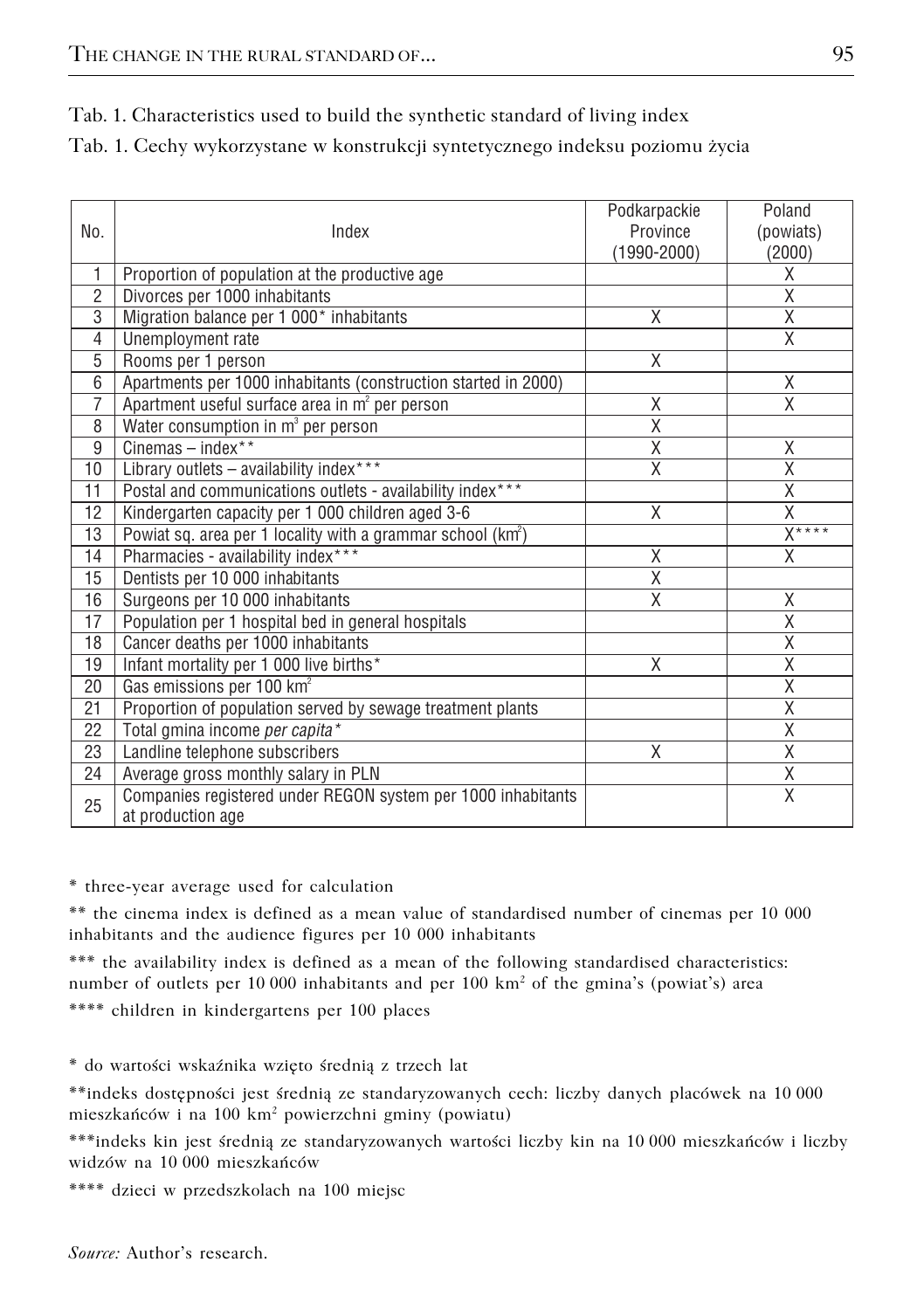### **3. Standards of living in Podkarpackie powiats and the rest of Poland**

During the Communist era, Poland's spatial standard of living distribution included the better−developed western and northern regions and the less developed eastern and southeastern regions. After 1989, new spatial patterns emerged during the transformation period (Węcławowicz 1996, Gorzelak 1998, 1999). The large urban and metropolitan areas became the new 'winners', while the northern and north−eastern regions, formerly dominated by large state−owned farms came out less fortunate. As a result, many of the powiats that were relatively well developed during 1980s recorded lower development index values than the economically lagging eastern Poland.

More than two−thirds of all Podkarpackie powiats are below the Polish average standard of living index (Fig. 1). This places the province among the less−well developed regions alongside the Podlaskie and Świętokrzystkie provinces, but still above the Kujawsko−Pomorskie and Warmińsko−Mazurskie provinces. The characteristics particularly affecting the Podkarpackie powiats' index values included low entrepreneurship activity, low telephone line saturation and low per capita income, low gross salaries and weak construction activity. Only one−fourth or less of all powiats recorded index values above the national average in these categories. The Podkarpackie powiats came out favourably only in overall health condition, environmental status, availability of medical services and in the number of divorces.

Four of the Podkarpackie Province powiats were in the bottom 20% index value powiats of the whole Poland (notably only one in the bottom 10%) and three in the top 20%. The powiats with low standard of living were found in the north−east of the province, previously (prior to the latest administrative reform in 1999) part of the Przemyskie province (lubaczowski powiat) and to the west of the provincial capital of Rzeszów (kolbuszowski, ropczycko−sędziszowski and strzyżowski powiats). The area with low standard of living continued into the adjacent Lubelskie province. Within the Podkarpackie Province, three powiats compared favourably: rzeszowski, krośnieński and stalowowolski. During the last five years, there were four powiats with higher−than−national average of living standards improvement: mielecki and stalowowolski powiats recovering from their collapse during the initial transformation phase, as well as the border powiats of przemyski and jarosławski.

#### **4. Changes in the standard of living in rural gminas during 1990−2000**

An urban vs. rural dichotomy was the principal feature of the spatial variation in the standard of living in the Podkarpackie Province in 1990. While this pattern has been documented in multiple projects in other areas to be of nation−wide nature (Ciechocińska 1985, Jałowiecki 1987, Chojnicki and Czyż 1991, Guzik 1996) the disparities recorded in the Podkarpackie Province are particularly acute. The average standard of living index in towns was several times higher than in rural areas ( $\overline{X} = 10.5$ ) in urban areas compared to  $\overline{X}$  = -2.51 in rural gminas). In 1990, the rural areas scored particularly low in health care, telephone saturation and migration balance. The average provincial index values were marginally exceeded in the categories of usable area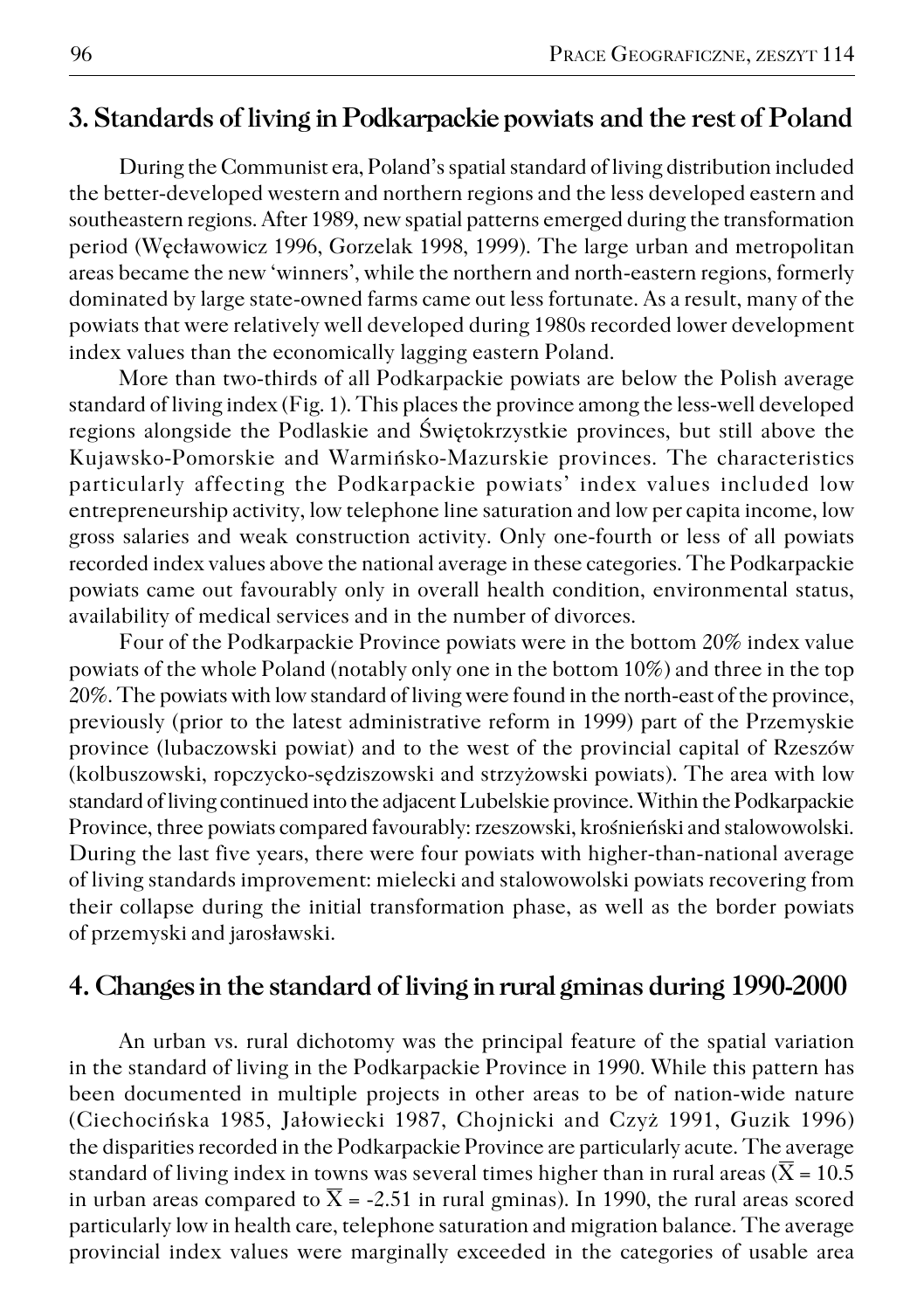

Fig. 1. Level of living in Polish poviats in 2000 Ryc. 1. Poziom życia w powiatach Polski w 2000 r.

*Source:* Author's research.

of apartments and in libraries. Among the top 20 best developed gminas of the province there were no rural units. The best index value in the rural gminas was recorded in tourist and spa gminas (Solina, Horyniec) and in some suburban gminas near the towns of Łańcut and Rzeszów. The lowest standard of living was typically recorded in gminas with the dominant small and fragmented farming, particularly located in the eastern parts of the region.

The spatial dimension of the standard of living reveals certain areas with lower −than−average development indices (Fig. 2):

– Almost the entire former Przemyskie province (excluding the towns and gminas Cieszanów and Horyniec), with the minimum index values recorded within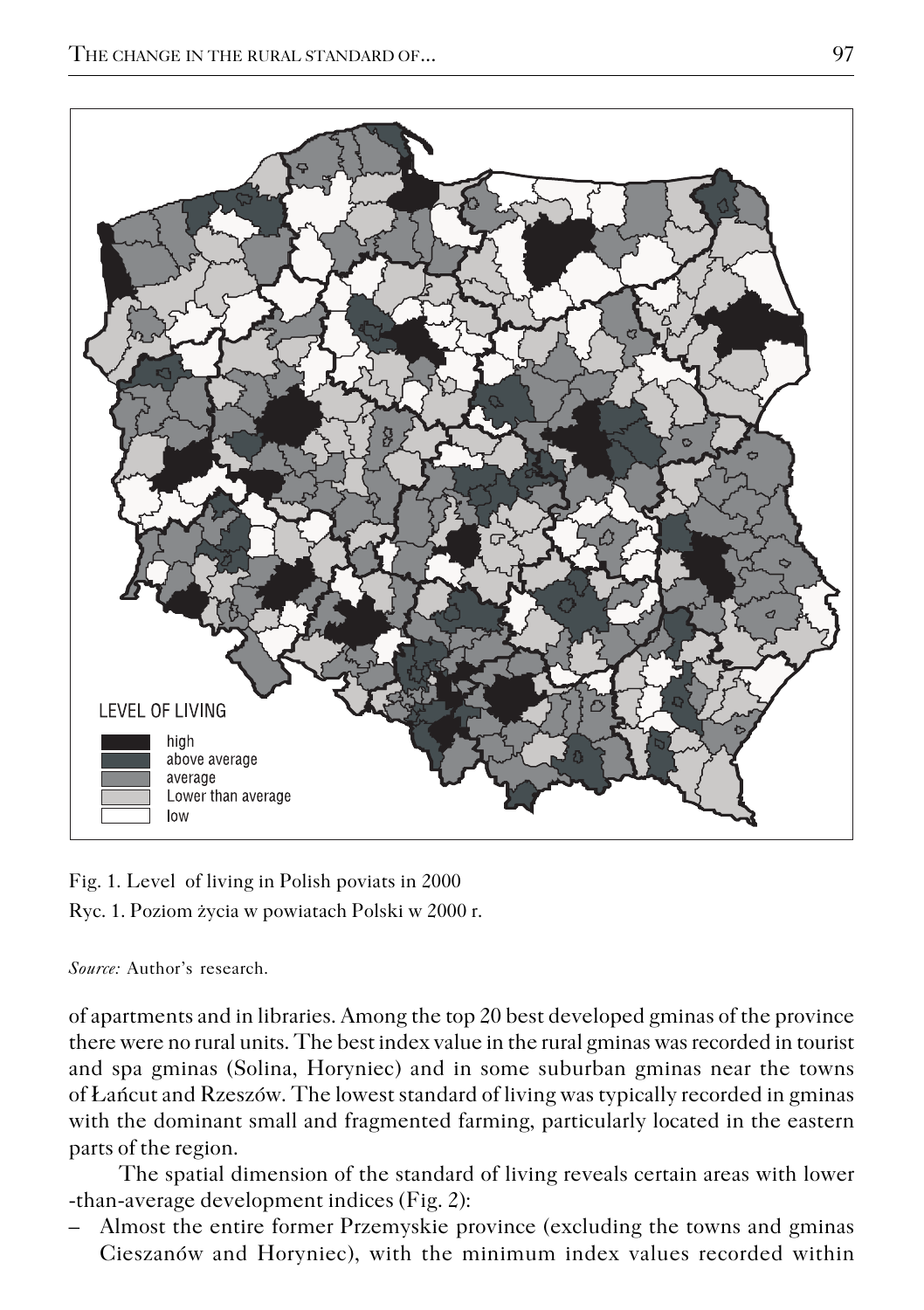the Przemyskie Foothills and Dynowskie Foothills, as well as in rural gminas surrounding the town of Jarosław.

- A north−western crescent curving from around the town of Nisko in the north to the town of Jasło in the south (also known as the western underdeveloped crescent').
- A group of gminas near Sieniawa in the north and the south−easternmost gminas in the Bieszczady Mts.

A feature worth noting is that the rural gminas adjacent to the larger towns in the region had development indices no higher than medium. Most of those towns, with the exception



Fig. 2. Level of living in gminas of Podkarpackie Region in 1990 Ryc. 2. Poziom życia w gminach województwa podkarpackiego w 1990 r.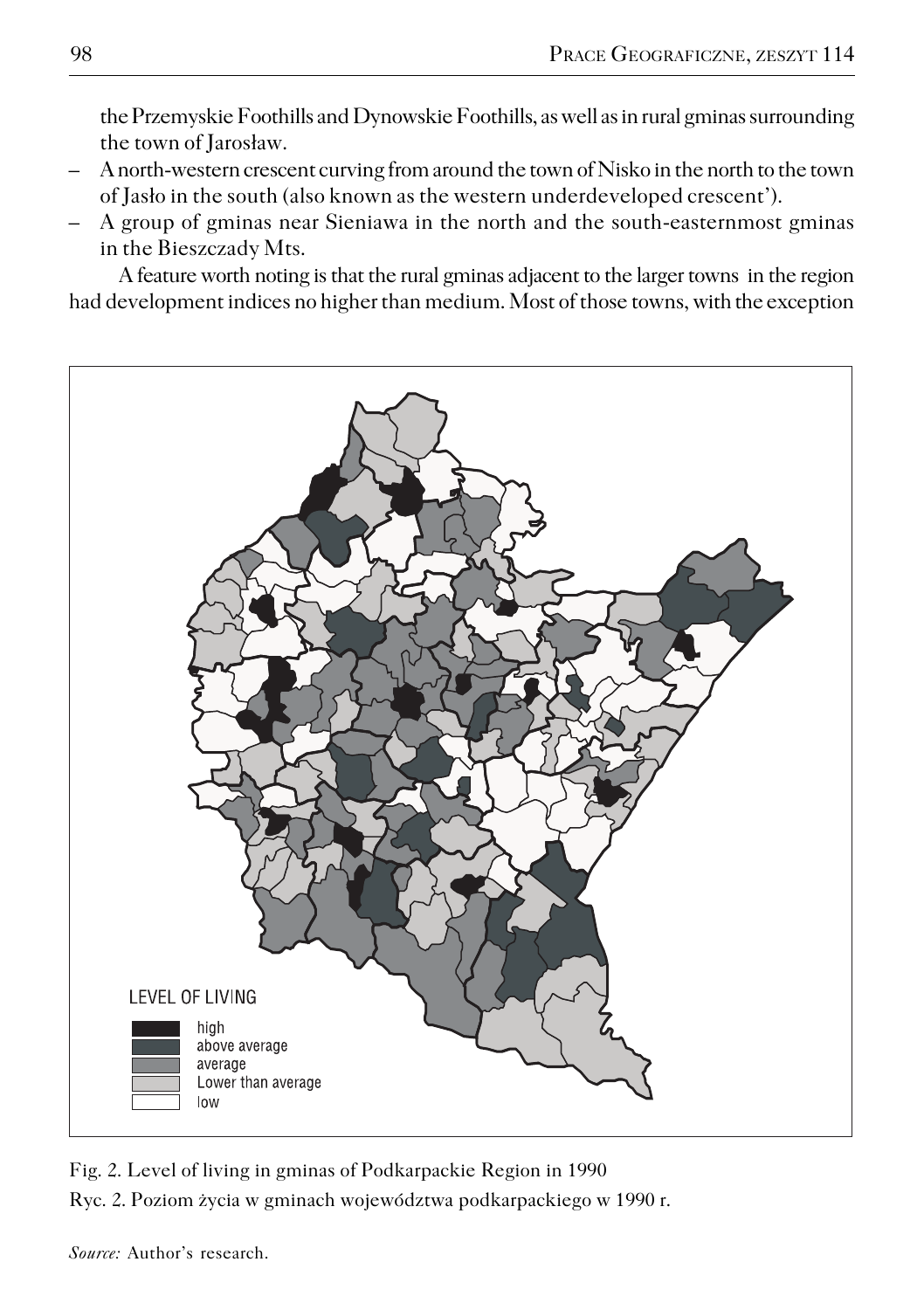of Rzeszów, had not generated sufficient stimuli for the development of their suburban zones during the Communist era. It must, however, be underscored that the proximity of towns had a significant impact on the availability of services and non−agricultural jobs.

In 2000, the scale of variations in the standard of living index has changed (Fig. 3). Although the overall difference between the urban and rural gminas dropped slightly, (Tab. 2), six rural gminas, mostly adjacent to the towns of Rzeszów (Trzebownisko, Boguchwała, Krasne) and Krosno (Krościenko Wyżne and Miejsce Piastowe), rose to the top 20% in the standard of living category. Generally, the gminas that gained



Fig. 3. Level of living in gminas of Podkarpackie Region in 2000 Ryc. 3. Poziom życia w gminach województwa podkarpackiego w 2000 r.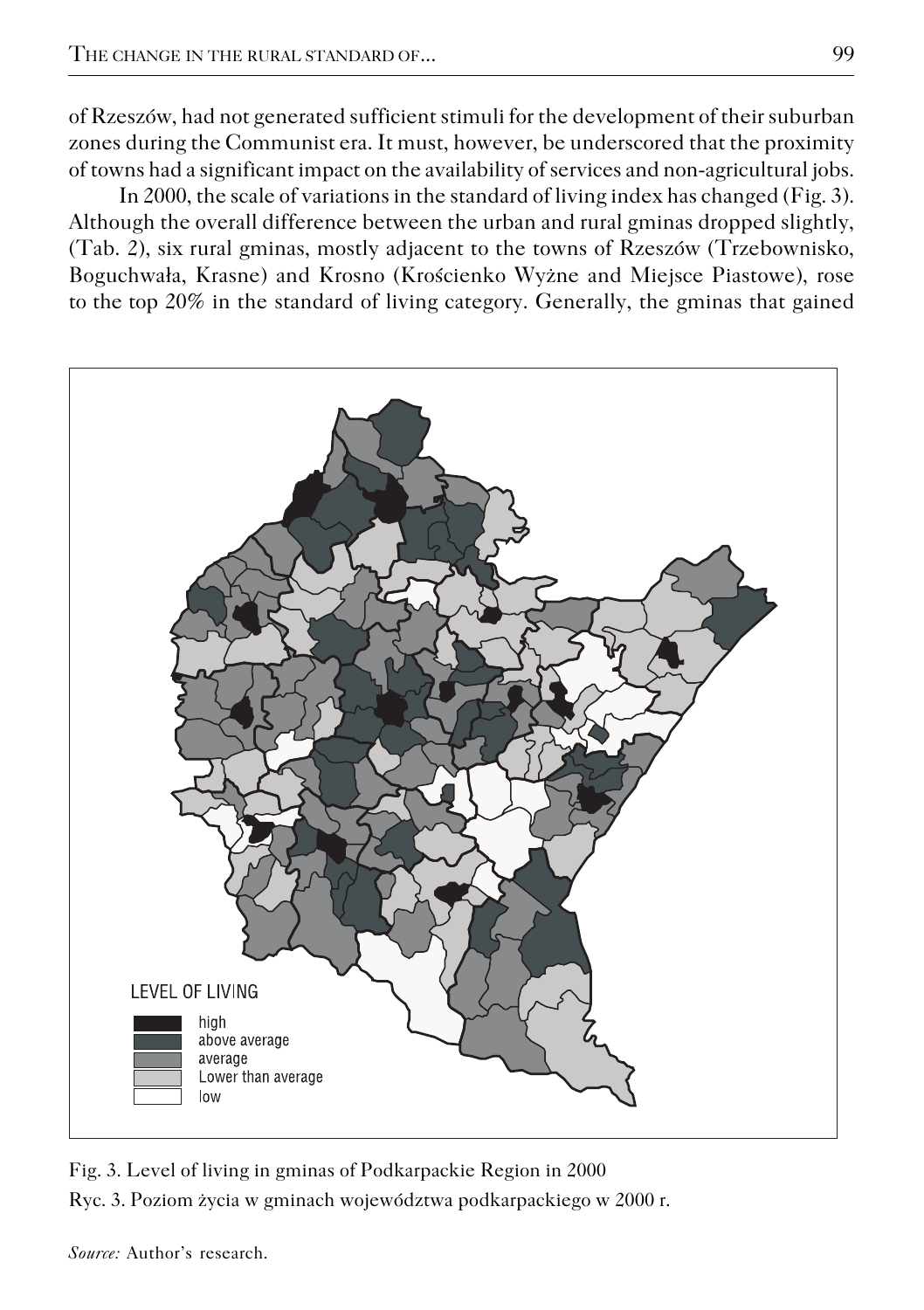| Gmina type                                              | Urban gminas |       | Urban/rural<br>gminas |       | Rural gminas |         | Total aminas                |                               |
|---------------------------------------------------------|--------------|-------|-----------------------|-------|--------------|---------|-----------------------------|-------------------------------|
| Year                                                    | 1990         | 2000  | 1990                  | 2000  | 1990         | 2000    | 1990                        | 2000                          |
| Percentage of provincial pop<br>ulation                 | 33.50        | 31.00 | 20.50                 | 20.00 | 46.00        | 49.00   | 100.00                      | 100.00                        |
| Mean index value                                        | 10.50        | 10.61 | 2.06                  | 1.22  | $-2.51$      | $-0.95$ | 0.00                        | 0.00                          |
| Median and mean for gminas<br>in top 20% index value    |              |       |                       |       |              |         | $Me=5.97$<br>$X = 7.15$     | $Me=6.56$<br>$X = 8.81$       |
| Median and mean for gminas<br>in bottom 20% index value |              |       |                       |       |              |         | $Me=(-4.87)$<br>$X=(-5.00)$ | $Me = (-3.23)$<br>$X=(-3.65)$ |

|  | Tab. 2. Mean standard of living index values in gmina types |  |  |  |
|--|-------------------------------------------------------------|--|--|--|
|--|-------------------------------------------------------------|--|--|--|

Tab. 2. Średnie wartości indeksu poziomu życia według rodzaju gmin

*Source:* Author's research.

in the standard of living index included suburban units around the towns of Rzeszów, Przemyśl, Krosno and Stalowa Wola. Standards of living also improved along the main transit route of the province combining the E−40 road and the Cracow−Lviv railway line, thus splitting the 'western underdeveloped crescent' through the middle. The standard of living improvement along the corridor between the towns of Krosno and Rzeszów, and between Rzeszów and Jarosław shows the impact of accessibility as a trigger of local development.

The lowest index values continue to persist in the eastern part of the province (except for the city of Przemyśl and its suburban zone). Within this area, a group of gminas on both sides of the przemyski and brzozowski powiats scores particularly low. In comparison to 1990, there has been a drop in the index values in the southern part of the province, and particularly in the jasielski and sanocki powiats.

Generally, when compared to 1990, there was an improvement in the standards of living in rural gminas with improvements in technical infrastructure, including telephone lines and sewage system provision, in particular. Also there was a growth in the housing resources. These improvements were accompanied by growing disparities in rural areas expressed among others by the fact that 20% of the weakest gminas recorded stagnation or much slower growth rate, as compared to all rural gminas in the indices of health care availability and in telephone lines and housing resources.

## **5. Multiple deprivation areas**

Alongside the standard of living index, it is also useful to identify areas with multiple characteristics below the average value. For the purpose of the study it was assumed that areas with three or more characteristics scored below the regional average would be regarded as the multiple deprivation areas. In 1990, thus−defined areas covered more than one−third of the province and just below one quarter or the population (Tab. 3). The deprived areas included no urban gminas, but nearly half of all rural gminas. Overlapping with the low index values, the deprived areas demonstrated the underdevelopment of the former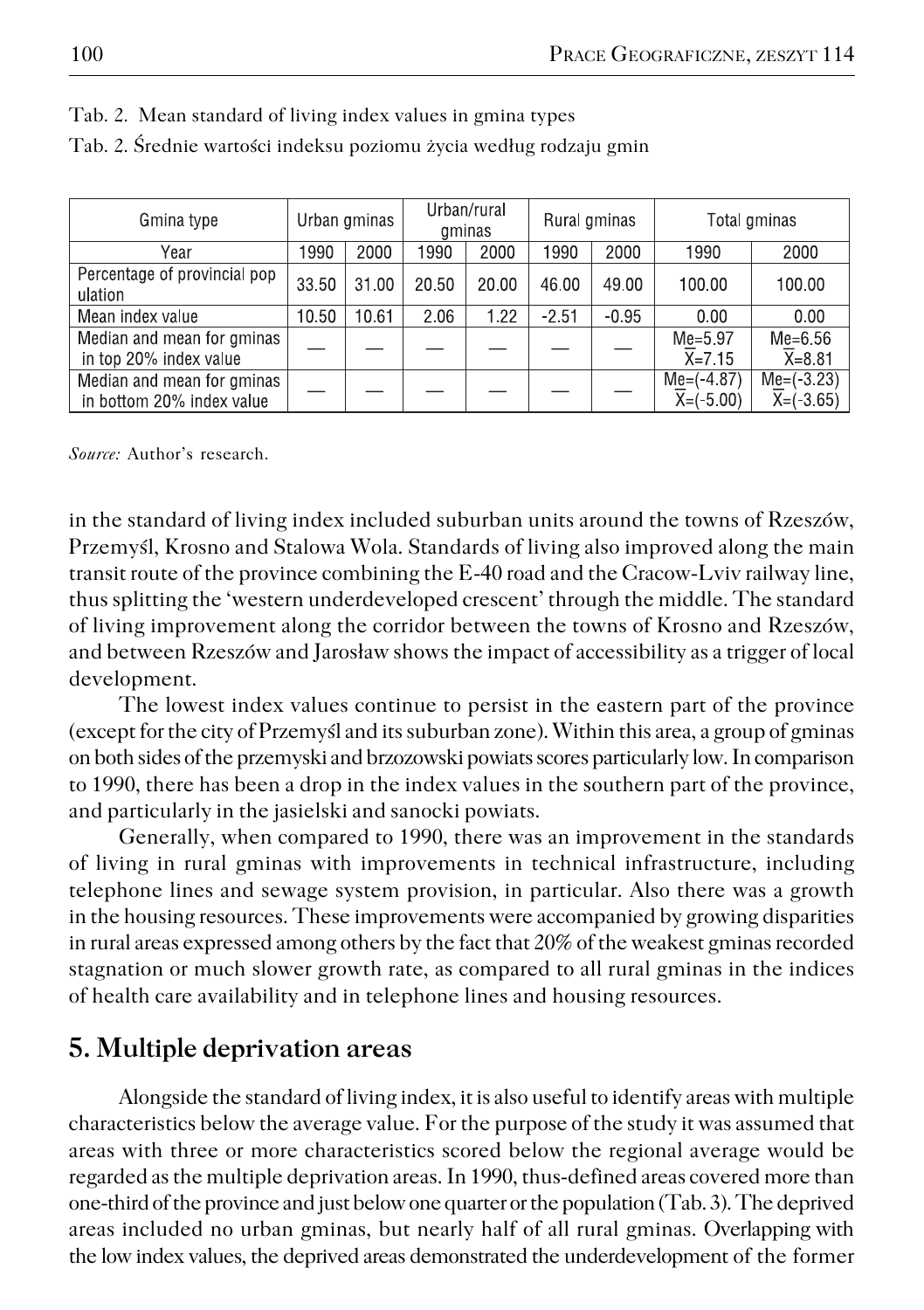| Year | Percentage of province area | Percentage of province<br>population | Percentage of multiply<br>deprived rural gminas |
|------|-----------------------------|--------------------------------------|-------------------------------------------------|
| 1990 | 36.4                        | 23.54                                | 48.2                                            |
| 2000 | ף מף<br>ے ۔ے                | 11 O                                 | 24.3                                            |

Tab. 3. Multiple deprivation areas in the Podkarpackie Province

Tab. 3. Obszary wielokrotnej deprywacji w województwie podkarpackim

*Source:* Author's research.

Przemyskie province (except the city of Przemyśl itself and its suburban area) and the "western underdeveloped crescent" in 1990.

Ten years later, the pattern has changed considerably (Fig. 4). In 2000, the multiple deprivation areas shrank to a half of what they were in 1990 and covered just a little more than 11% of the population and 20% of the area. This beneficial reduction, however, focused in the western part of the province, while the Przemyskie Foothills' locations did not improve. Among the 28 units identified were three urban/rural gminas, i.e. the north−eastern gminas of Cieszanów and Sieniawa, and Zagórz in the Beskid Niski mountain range, which could reflect a stagnation of those small towns.

Placed against a broader backdrop of social and economic indicators most of the deprived areas also feature demographic and agricultural issues. This produces



*Source:* Author's research.

Fig. 4. Multiple deprivation areas in Podkarpackie in 1990 and 2000 Ryc. 4. Obszary wielokrotnej deprywacji w województwie podkarpackim w 1990 i 2000 r.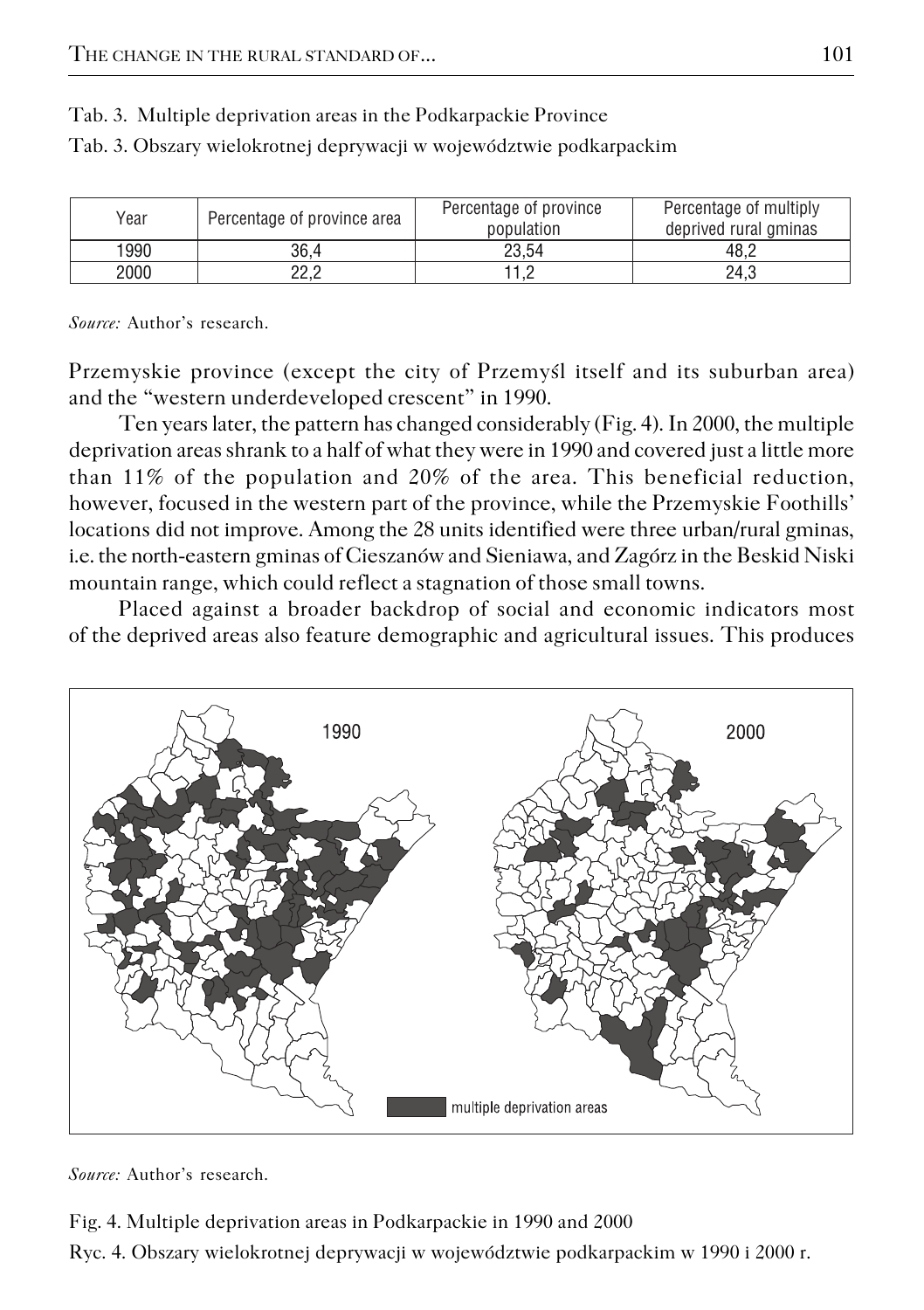a multiple combination of adverse effects considerably hampering development. The areas of multiple deprivation identified in this study largely coincide with problem areas of south−eastern Poland identified by Bański (2000, 2002), putting additional barriers before development or even causing negative development in the overlap areas.

## **6. Contemporary conditions of life in rural gminas of the Podkarpackie Province**

The generally low standards of living in the rural areas of the Podkarpackie Province are a result of both a historical backwardness of this land and the way space was developed during the Communist era. Indeed, rural areas, especially those dominated by private owned land (typical in most gminas in the province), developed at a very slow pace with the only exceptions of villages located in urbanised and industrialised areas, as well as localities with state owned farms. Consequently, rural areas suffered in two ways: because of their peripheral location in relation to the country's main industrial centres and because of their agrarian structure.

During 1990−2000, the changes identified have confirmed in the province the importance of new developmental stimuli in rural Poland, i.e. proximity of large urban centres and of main transport routes. An important role was also played by spatial accessibility to social services and infrastructure, two aspects not dealt with in this study. This is particularly true about the access to post−elementary education (see Guzik et. al. 2002). As a result, the standards of living in suburban gminas and those along main transport routes are higher than shown in this study. The direct and indirect benefits of the suburban location are additionally boosted as a result of a trend (Dicken 1998, Domański 2000), long−observed in highly industrialised countries, whereby the actively developing manufacturing businesses favoured locations near to rather than inside larger towns (in this case mainly Rzeszów and Krosno). Also, the majority of local economic development programmes were carried out in the western part of the province (e.g. the *Strug Valley* including four gminas near Rzeszów: Błażowa, Chmielnik, Hyżne and Tyczyn).

Nevertheless, most areas, particularly in the eastern part of the province, feature an effect referred to by Gorzelak (1999) as the "negative continuation", and caused by their peripheral location and the employment structure dominated by the inefficient farming. For such cases, the literature abounds with suggestions of multi−functional development, tapping into an environmental potential and location, especially with tourism in mind (incl. Turnock 2000, Górz and Jedut 2000, *Województwo Podkarpackie 2000*). But the feasibility of multifunctional development of rural areas is highly debatable in areas with low entrepreneurship, hidden unemployment (estimated by various sources at between 270 000 and 320 000 in the Podkarpackie province), average tourist appeal and inadequate infrastructure. The additional barrier to the development of these areas is their very limited potential by the local population to accumulate capital, as a result of the restricted work commuting options<sup>3</sup>, as well as inadequate farming performance and its generally bad condition as a sector of economy.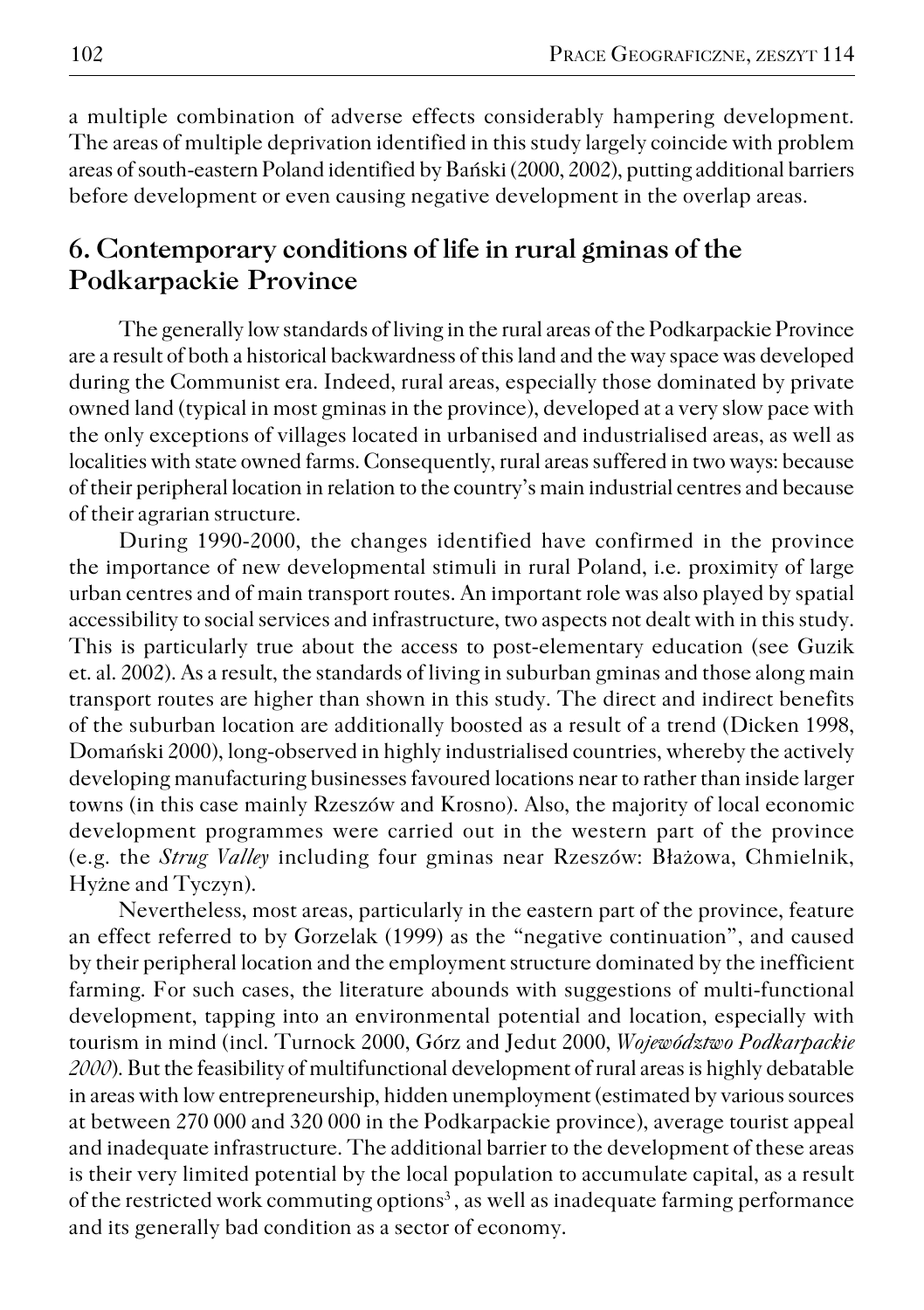The proximity of the national border had a mixed and difficult to assess effect on the standards of living in the rural gminas (see Sobala−Gwosdz 2000, 2003). Throughout the Communist era, the eastern Polish border was 'a scar of history', to use Alfred Moser's words (quote from Trosiak 1999), and the local border areas counted among the most neglected and backward. 1990s marked a shift in the effect of the national border on these areas and an opportunity to turn their peripheral location into an advantage for accelerated development and catching up with other areas. If this were to be measured by the ratio of companies per 1000 inhabitants and its changes in time, than the opportunity has only been taken by a small number of gminas. The whole of the former Przemyskie province has low entrepreneurship ratios, with the notable exception of gminas belonging to the bieszczadzki and sanocki powiats, as well as the urban areas. Medyka, Żurawica, Przemyśl and Orły are the only rural gminas with considerable development of companies serving the eastern market. This effect is confirmed by the spatial pattern of benefits from border proximity concentrating in the urban centres and their suburban zones, particularly near Rzeszów, Przemyśl and Jarosław. Whether the location directly on the border can significantly transform the local reality will be seen in a few years time in Radymno where a strategic border crossing Korczowa/Krakoviec was opened in 1999; the crossing is particularly important for the Ukraine and is to become the main road crossing to Ukraine, as well as a crossing point of a motorway to Kiev and Moscow. In 2000, no significant increasein the entrepreneurship ratio was recorded and it will be a matter of the time whether the crossing will jolt the development in Radymno and neighbouring gminas or not.

## **7. Conclusions**

During the transformation period, there has been a modification of the existing spatial distribution of the standards of living. The identified patterns include:

- Improved standards of living in suburban gminas near the region's largest cities (mainly Rzeszów, Przemyśl and Stalowa Wola).
- Slight reduction of the distance between the rural and urban gminas, but maintaining the existing differences between the lowest and highest standard of living. This points to a diminishing role of the urban−versus−rural gminas dichotomy and the growing disparities between the suburban versus peripheral.
- Shrinking deprivation areas, particularly in the western part of the province, and continued low standard of living in peripheral gminas in the northern−eastern and south−eastern part of the province.

The author is of the opinion that the existing differences in the standard of living between areas of the province are going to grow and any increase in the standard of living in the backward gminas will largely depend on a success of potential growth centres

<sup>&</sup>lt;sup>3</sup> During the Communist era, dual occupation was wide spread in the province, as supported by extensive company−subsidised transport systems. Employment reductions and shedding personnel transport operations by the restructured companies affected mainly those farmer−cum−laboureres.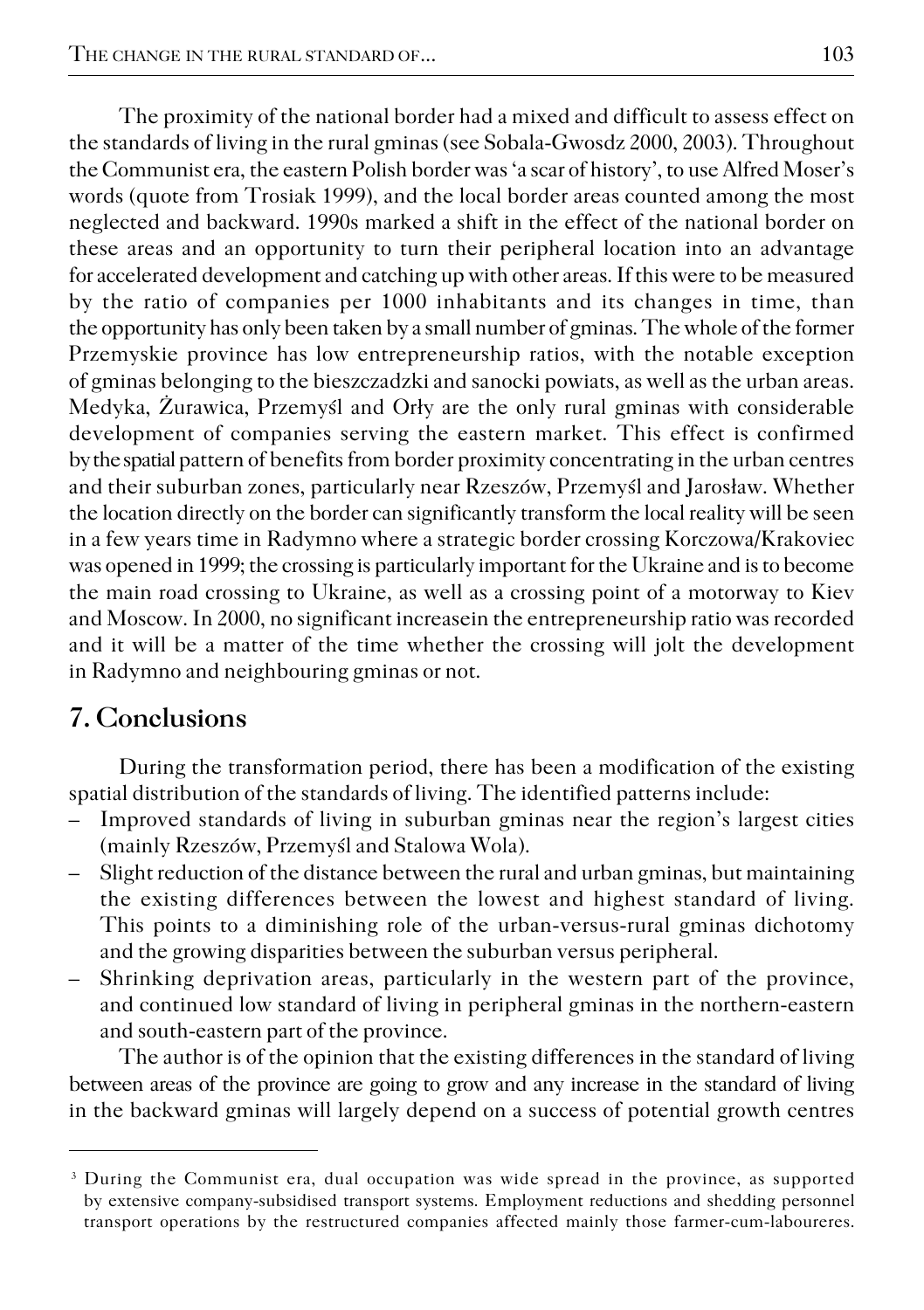(some of the region's larger towns) or the growth axis (the E−40 road). It seems that the structural background to the deprivation effect in the identified areas condemns the local grass−root initiatives to failure, thus pointing to a need of an active regional policy.

#### **References**

- Bański J. 2000, *Rolnicze obszary problemowe w polsko−ukraińskiej strefie przygranicznej,* [w:] B. Górz (red.), *Szanse rozwoju rolnictwa i obszarów wiejskich ze szczególnym uwzględnieniem pogranicza polsko−ukraińskiego,* Zakład Geografii Ekonomicznej Uniwersytetu M. Skłodowskiej−Curie, Komisja Geografii Rolnictwa i Gospodarki Żywnościowej PTG, Lublin, 17−25.
- Bański J., 2002, *Obszary problemowe Małopolski,* [w:] A. Jelonek, Z. Górka, *Geograficzne uwarunkowania rozwoju Małopolski,* Instytut Geografii i Gospodarki Przestrzennej UJ, Kraków, 299−303.
- Chojnicki Z., Czyż T. (red.), 1991, *Zróżnicowanie przestrzenne poziomu i warunków życia ludności*, Biuletyn KPZK PAN, 153.
- Ciechocińska M., 1985, *Syntetyczna metoda analizy przestrzennej warunków życia*, IGiPZ PAN, Zespół Koordynacyjny Problemu Międzyresortowego *Podstawy Przestrzennego Zagospodarowania Kraju*, Biuletyn Informacyjny, 33, Warszawa.
- Czyż T., 2001, *Zróżnicowanie regionalne Polski w układzie nowych województw,* [w:] T. Czyż (red.), *Zróżnicowanie społeczno−gospodarcze w nowym układzie terytorialnym Polski*, Biuletyn KPZK, Warszawa, 197, 7−35.
- Dicken P., 1998, *Global shift: transforming the world economy*, Paul Chapman Publishing, London.
- Domański B., 2000, *Foreign manufacturing investment in rural Poland: regularities and conditions,* [in:] T. Marszał (ed.) Local Economy and Urban Development in Poland, University of Łódź, Łódź, 52−61.
- Gorzelak G., 1998, *Regional and Local Potential for Transformation in Poland,* European Institute for Regional and Local Development, Warsaw.
- Gorzelak G., 1999, *Dynamics and factors of local success in Poland*, CASE, Warsaw.
- Górz B., Jedut R., 2000, *Podstawy rozwoju obszarów wiejskich w strefie przygranicznej polsko−ukraińskiej,* [w:] B. Górz (red.), *Szanse rozwoju rolnictwa i obszarów wiejskich ze szczególnym uwzględnieniem pogranicza polsko−ukraińskiego,* Zakład Geografii Ekonomicznej Uniwersytetu M. Skłodowskiej−Curie, Komisja Geografii Rolnictwa i Gospodarki Żywnościowej PTG, Lublin, 112−124.
- Guzik R., 1996, *Przestrzenne zróżnicowanie poziomu życia w województwie bielskim*, praca magisterska napisana pod kierunkiem prof. B. Kortusa, Instytut Geografii UJ, Kraków.
- Guzik R., Gwosdz K., Sobala−Gwosdz A., 2002, *Przestrzenne zróżnicowanie poziomu rozwoju usług w Malopolsce,* [w:] A. Jelonek, Z. Górka, *Geograficzne uwarunkowania rozwoju Małopolski,* Instytut Geografii i Gospodarki Przestrzennej UJ, Kraków, 69−84.
- Jałowiecki B., 1987, *Proces urbanizacji a relacje miasto wieś*, PAN Instytut Rozwoju Wsi i Rolnictwa, PWN, Warszawa.
- Klasik A., 2000, *Strategia rozwoju województwa podkarpackiego,* wystąpienie na seminarium Europejskiego Instytutu Rozwoju Regionalnego i Lokalnego, Warszawa.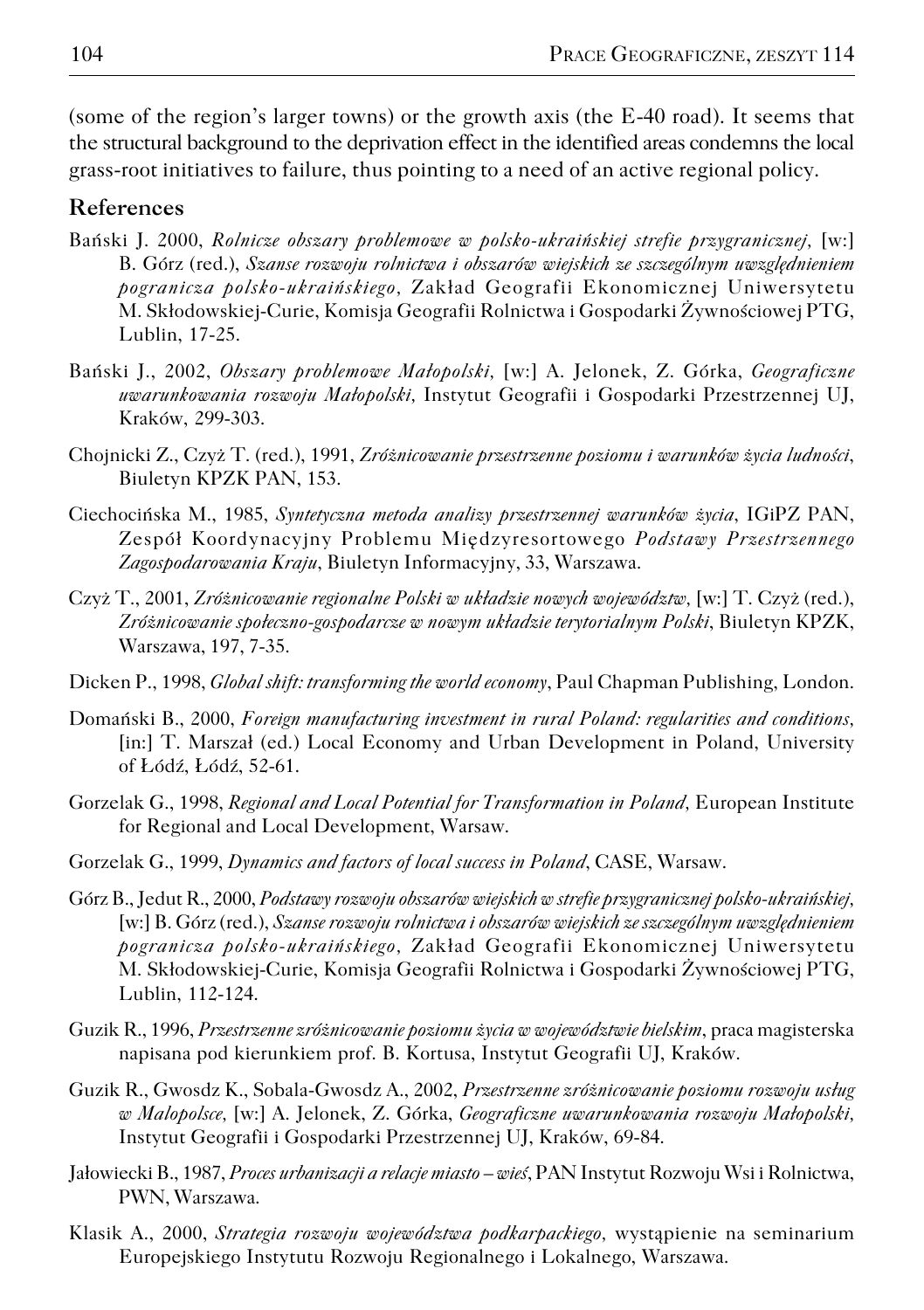- Górz B., Kurek W., 1999, *Variations in technical infrastructure and private economic activity in the rural areas of Southern Poland*, GeoJurnal, 46, 3, 231−242.
- Pacione M., 1986*, Standard of living in Glasgow: an applied geographical analysis, Environment and Planning A,* 18, 1499−1520.
- Smith D., 1972, *Geography and social indicators*, *South African Geographical Journal 54,* 43−57*.*
- Sobala−Gwosdz A., 2000, *Wpływ granicy polsko−ukraińskiej na rozwój przedsiębiorczości w gminach byłego województwa przemyskiego,* [w:] B. Górz (red.), *Szanse rozwoju rolnictwa i obszarów wiejskich ze szczególnym uwzględnieniem pogranicza polsko−ukraińskiego,* Zakład Geografii Ekonomicznej Uniwersytetu M. Skłodowskiej−Curie, Komisja Geografii Rolnictwa i Gospodarki Żywnościowej PTG, Lublin, 284−290.
- Sobala−Gwosdz A., 2003, *Zróżnicowanie poziomu rozwoju gmin przygranicznych województwa podkarpackiego,* [w:] J. Runge (red.), *Granice, obszary przygraniczne, euroregiony*, Uniwersytet Śląski, Sosnowiec, 249−262 .
- Trosiak C., 1999, *Procesy kształtujące pogranicze polsko−niemieckie po II wojnie światowej*, UAM, Poznań.
- Turnock D., 2000, *Globalisation: regional and rural development in Eastern Europe,* [in:] B. Domański (ed.), *Studies in Local and Regional Development*, Institute of Geography of the Jagiellonian Institute, Prace Geograficzne, 106, 7−32.

Węcławowicz G., 1996, *Contemporary Poland. Space and Society*, UCL Press, London.

*Województwo podkarpackie II edycja*, 2000, Instytut Badań nad Gospodarką Rynkową, Profile Regionalne, 9, Gdańsk−Warszawa.

## **Zmiany poziomu życia w gminach wiejskich województwa podkarpackiego w okresie transformacji**

#### **Streszczenie**

W oparciu o metodę sum standaryzowanych, czyli tzw. wskaźnik Perkala lub Z−scores autorka bada zmiany poziomu życia w dekadzie 1990−2000 w gminach wiejskich województwa podkarpackiego. Okres transformacji zmodyfikował na obszarze województwa podkarpackiego istniejący układ przestrzennego rozkładu poziomu życia. Największy wzrost poziomu życia w stosunku do 1990 roku zanotowano w podmiejskich gminach największych miast regionu (zwłaszcza Rzeszowa, Przemyśla i Stalowej Woli) oraz gminach położonych wzdłuż głównej osi komunikacyjnej regionu – drogi E−40 Dębica−Rzeszów−Łańcut−Jarosław−Przemyśl−Medyka. Obszarami zapóźnionymi pozostają rolnicze gminy Pogórza Przemyskiego oraz peryferyjne obszary na północnym− wschodzie województwa. W badanym okresie nastąpiło nieznaczne zmniejszenie się dystansu rozwojowego gmin wiejskich ogółem względem miast ogółem, przy zachowaniu istniejących różnic pomiędzy gminami o najgorszym i najwyższym poziomie życia. Świadczy to o malejącej roli dychotomii: gminy miejskie a gminy wiejskie, na rzecz wzrostu zróżnicowań przestrzennych: gminy podmiejskie a gminy peryferyjne. Zaobserwowano również zmniejszanie się obszarów deprywacji (definiowanych tu jako obszary gdzie mniej niż 1/3 przyjętych wskaźników cząstkowych osiąga przeciętną dla